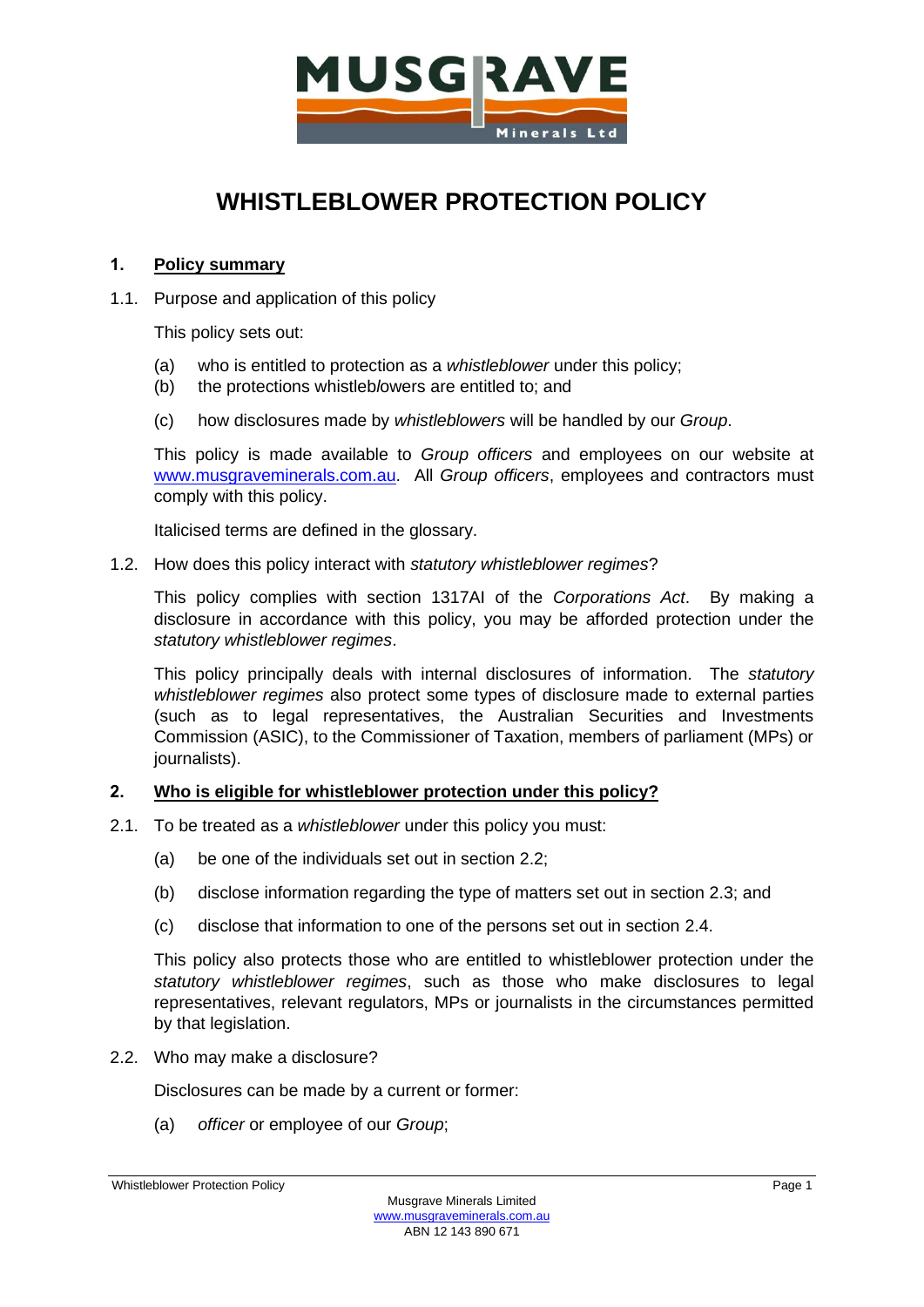

- (b) contractor or supplier of goods and services to our *Group*, or their current and former employees;
- <span id="page-1-2"></span>(c) *associate* of our *Group*; or
- (d) *family member* of an individual mentioned in [2.2\(a\)](#page-0-1) to [2.2\(c\)](#page-1-2) above.

You may choose to disclose information anonymously if you wish.

<span id="page-1-0"></span>2.3. What types of matters can be disclosed?

Disclosures must concern *misconduct or an improper state of affairs or circumstances* in relation to our *Group*, including by an *officer* or employee of ours. But your disclosure cannot solely be about a *personal work-related grievance*.

You must have reasonable grounds for suspecting that the information you are disclosing concerns *misconduct or an* i*mproper state of affairs or circumstances* in relation to our *Group*.

<span id="page-1-1"></span>2.4. Who should I disclose to?

Disclosures can be made to any one of the following:

- (a) an *officer* or senior manager within our *Group*;
- (b) an auditor or member of an audit team conducting an audit on our *Group*; or
- (c) if the disclosure concerns our tax affairs or the tax affairs of an *associate* of the *Group*: our registered tax agent or BAS agent, or an employee or *officer* within our *Group* who has functions or duties relating to our tax affairs and who you consider be may be assisted in their role by knowing that information.

# <span id="page-1-4"></span>**3. Confidentiality**

3.1. *Whistleblower* identity must be kept confidential

Subject to section [3.2,](#page-1-3) the identity of a *whistleblower* (or information that is likely to lead to their identity becoming known) must be kept confidential unless the *whistleblower* has consented to the disclosure.

<span id="page-1-3"></span>3.2. Permitted exceptions

The identity of a *whistleblower* (or information that is likely to lead to their identity becoming known) may be disclosed without the *whistleblower's* consent if the disclosure is made to:

- (a) a legal practitioner for the purpose of obtaining legal advice or legal representation in relation to the operation of the *statutory whistleblower regimes*;
- (b) the Australian Federal Police;
- (c) the Australian Securities and Investments Commission;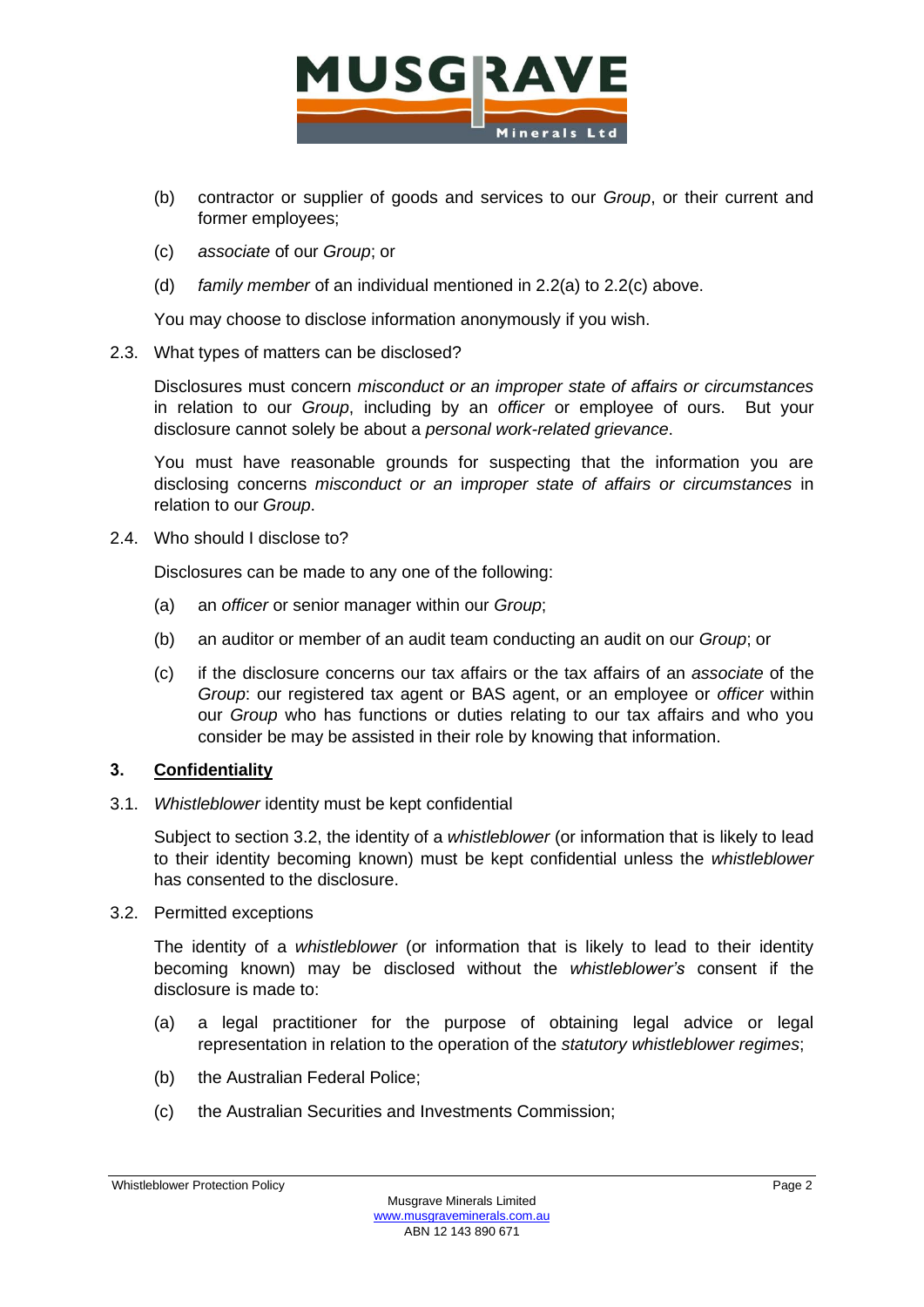

- (d) the Australian Prudential Regulatory Authority; or
- (e) the Commissioner of Taxation if the disclosure concerns the *Group's* tax affairs or the tax affairs of an *associate* of our *Group*.
- 3.3. Provision of *whistleblower* information to a court or tribunal

You must not disclose or produce to a court or tribunal any information or documents which discloses the identity of a *whistleblower* (or information likely to lead their identity becoming known) without seeking the advice of the *Whistleblower Protection Officer*.

# <span id="page-2-0"></span>**4. Prohibition against victimisation**

4.1. No victimisation based on *whistleblower* status

You must not cause or threaten any detriment to any person for a reason which includes that they or any other person:

- (a) is or proposes to be a *whistleblower*; or
- (b) is suspected or believed to be, or could be, a *whistleblower*.
- 4.2. *Whistleblower* immunity

You must not:

- (a) subject a *whistleblower* to any liability or disciplinary action; or
- (b) enforce a remedy or exercise a right against a *whistleblower*,
- (c) for making a disclosure.

However, a *whistleblower* may be held liable for any personal misconduct revealed by their disclosure or an investigation following a disclosure.

# **5. Investigations of information disclosed under this policy**

When a disclosure is made which may fall under this policy, the following steps must be followed except where, in the opinion of the *Whistleblower Protection Officer*, it would be inappropriate or unreasonable in the circumstances to do so:

- (a) the person listed in section [2.4](#page-1-1) who received the information must provide the information to the *Whistleblower Protection Officer* as soon as practicable, removing any information which identifies or may identify the discloser of the information (the potential *whistleblower*) prior to doing so (unless the potential *whistleblower* has provided their consent to that disclosure);
- (b) as soon as practicable, the *Whistleblower Protection Officer* must determine whether the disclosure falls within the scope of this policy and, if so, appoint an investigator with no personal interest in the matter to conduct an investigation into the matters disclosed, if they determine it to be necessary or appropriate;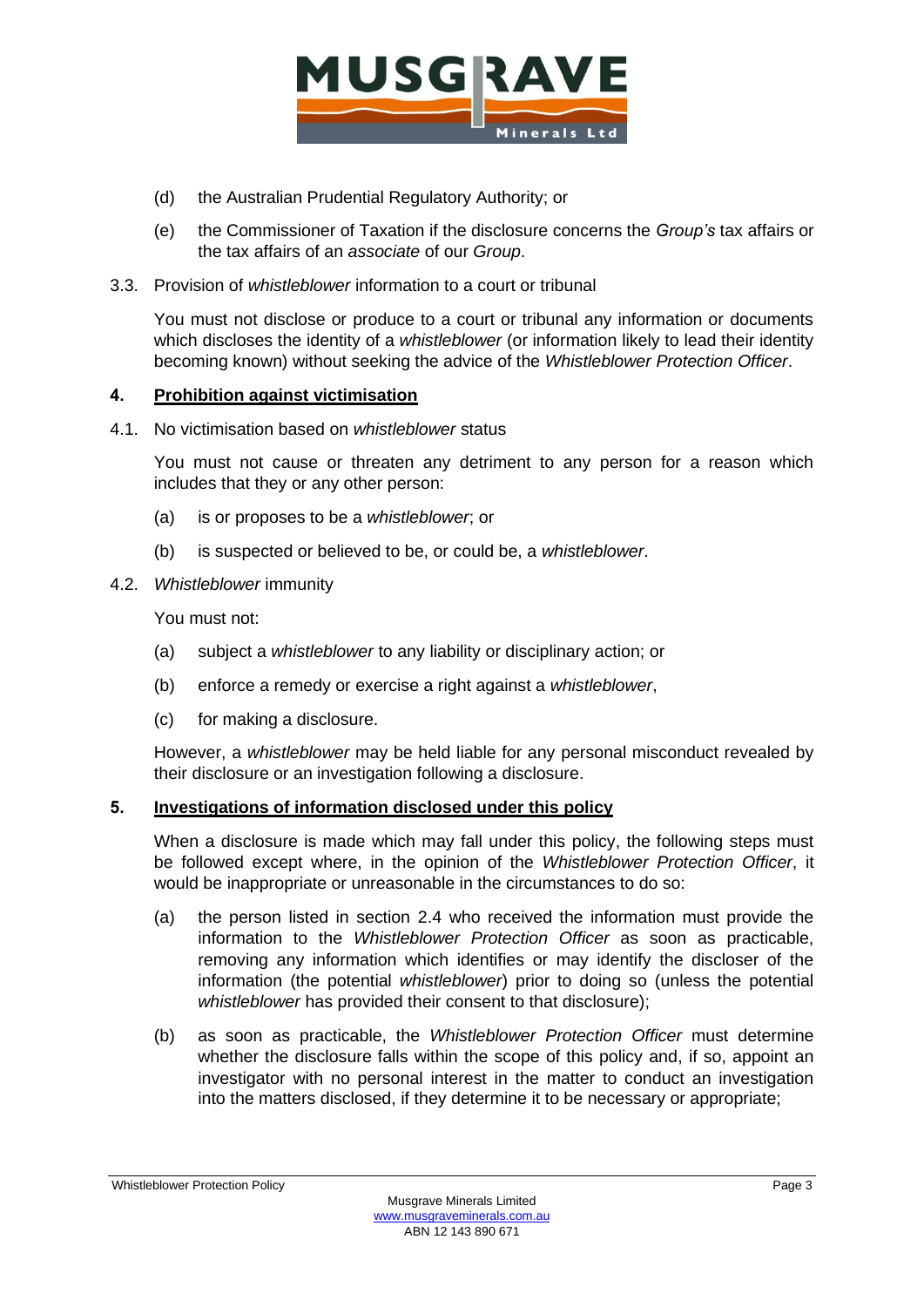

- (c) the investigator must conduct any investigation in an objective and fair manner, ensuring to provide any employee who has been adversely mentioned in information provided by a *whistleblower* an opportunity to respond to the allegations made in respect of them prior to any adverse findings being made;
- (d) the outcome of the investigation must be reported to the Board, and may be reported to the *whistleblower* and any persons affected as the *Whistleblower Protection Officer* considers appropriate;
- (e) subject to the exceptions allowed under section [3.2](#page-1-3) of this policy or otherwise by law, the identity of a *whistleblower* (or information that is likely to lead to their identity becoming known) must be kept confidential at all times during and after the investigation (including in any reporting to the Board or to any persons affected). All persons responsible for or involved in an investigation must take all reasonable steps to reduce the risk that a *whistleblower* will be identified; and
- (f) a *whistleblower* may raise any concerns or complaints regarding this policy or their treatment with the *Whistleblower Protection Officer*.

# **6. Board reporting**

Subject to the confidentiality obligations in section [3,](#page-1-4) the *Whistleblower Protection Officer* must provide the Board at least quarterly reports on all active *whistleblower* matters, including information on:

- (a) the number and nature of disclosures made in the last quarter;
- (b) the status of any investigations underway; and
- (c) the outcomes of any investigations completed and actions taken as a result of those investigations.

# **7. Training**

All *Group* officers and employees must attend compulsory training organised by the *Group* regarding the *Group's* whistleblower program.

All the persons listed in section [2.4](#page-1-1) of this policy must attend compulsory training organised by the *Group* on responding appropriately to disclosures made by *whistleblowers* or potential *whistleblowers*.

# **8. Policy review**

This policy must be reviewed by the Board with the assistance of the *Whistleblower Protection Officer* at least every two years to ensure it is operating effectively. Any recommended changes must be approved by the Board.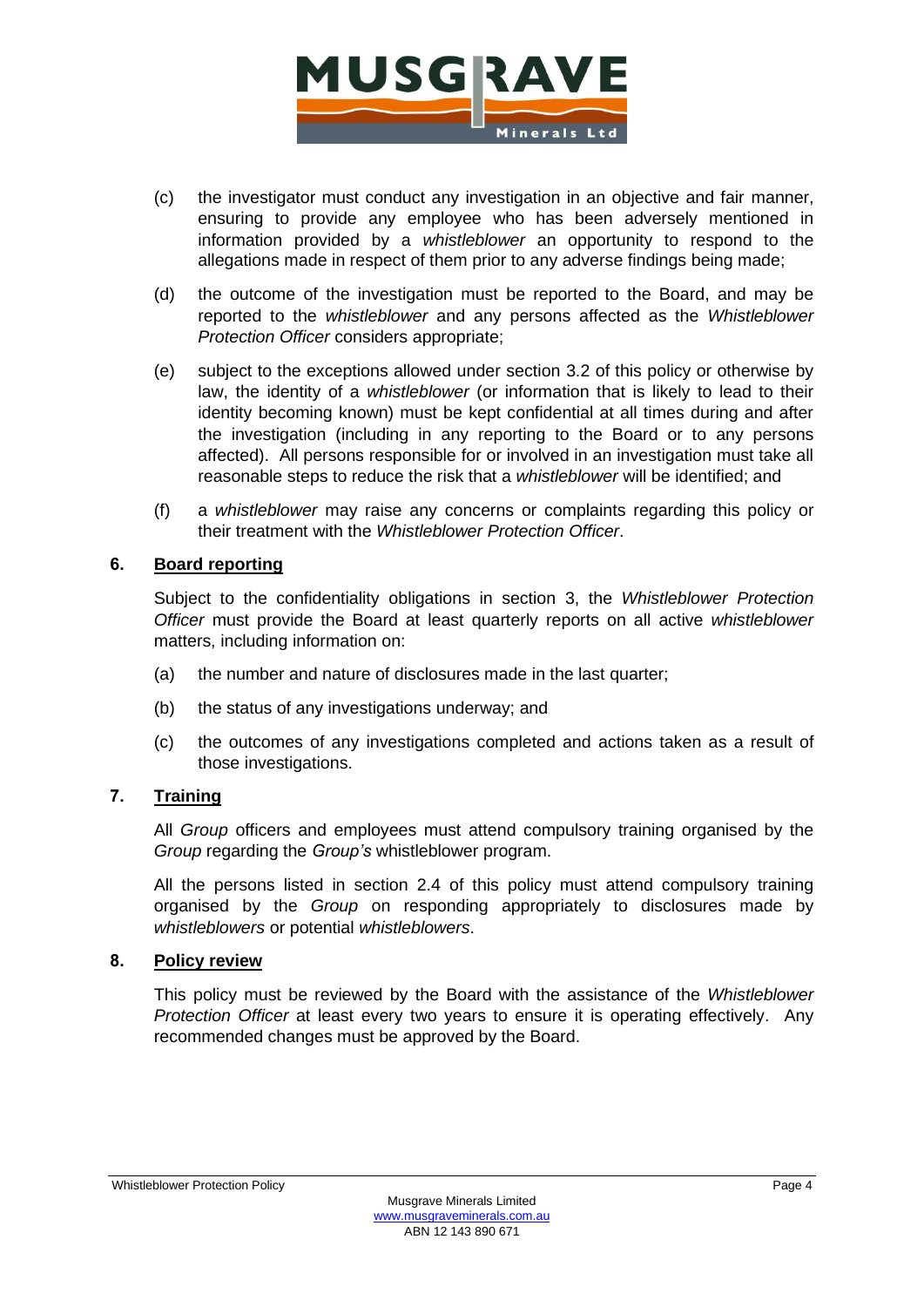

# **9. Consequences for non-compliance with policy**

Any breach of sections [3](#page-1-4) or [4](#page-2-0) by an officer, employee or contractor will be taken seriously by the *Group*, and may be the subject of a separate investigation and/or disciplinary action.

A breach of this policy may also amount to a civil or criminal contravention under the *statutory whistleblower regimes*, giving rise to significant penalties.

## **10. Glossary**

Unless the context requires, italicised terms in this policy have the following meaning:

*associate* means any individual who is:

- (a) an associate within the meaning of the *Corporations Act 2001* (Cth); or
- (b) if the disclosure relates to our tax affairs, an associate within the meaning of section 318 of the *Income Tax Assessment Act 1936* (Cth).

*Corporations Act* means *the Corporations Act 2001* (Cth).

*detriment* includes (without limitation) dismissal, injury of an employee in their employment, alteration of an employee's position or duties to their disadvantage, discrimination, harassment or intimidation, harm or injury including psychological harm, damage to property, and reputational, financial or any other damage to a person.

### *family member* means a:

- (a) spouse, parent, child, sibling or other relative of an individual; or
- (b) dependent of the individual or their spouse.

*Group* means Musgrave Minerals Limited (ACN 143 890 671) and its related bodies corporate.

*misconduct or an improper state of affairs or circumstances* includes (without limitation):

- (a) information regarding a criminal offence or contravention of the *Corporations Act* or *Australian Securities and Investments Commission Act 2001* (Cth) suspected to have been committed by our Group, or an officer or employee of ours;
- (b) information regarding a Commonwealth criminal offence punishable by more than 12 months imprisonment suspected to have been committed by our Group, or an officer or employee of ours;
- (c) information regarding a danger to the public or the financial system posed by our Group, or an officer or employee of ours;

#### Whistleblower Protection Policy **Protection Policy** Page 5